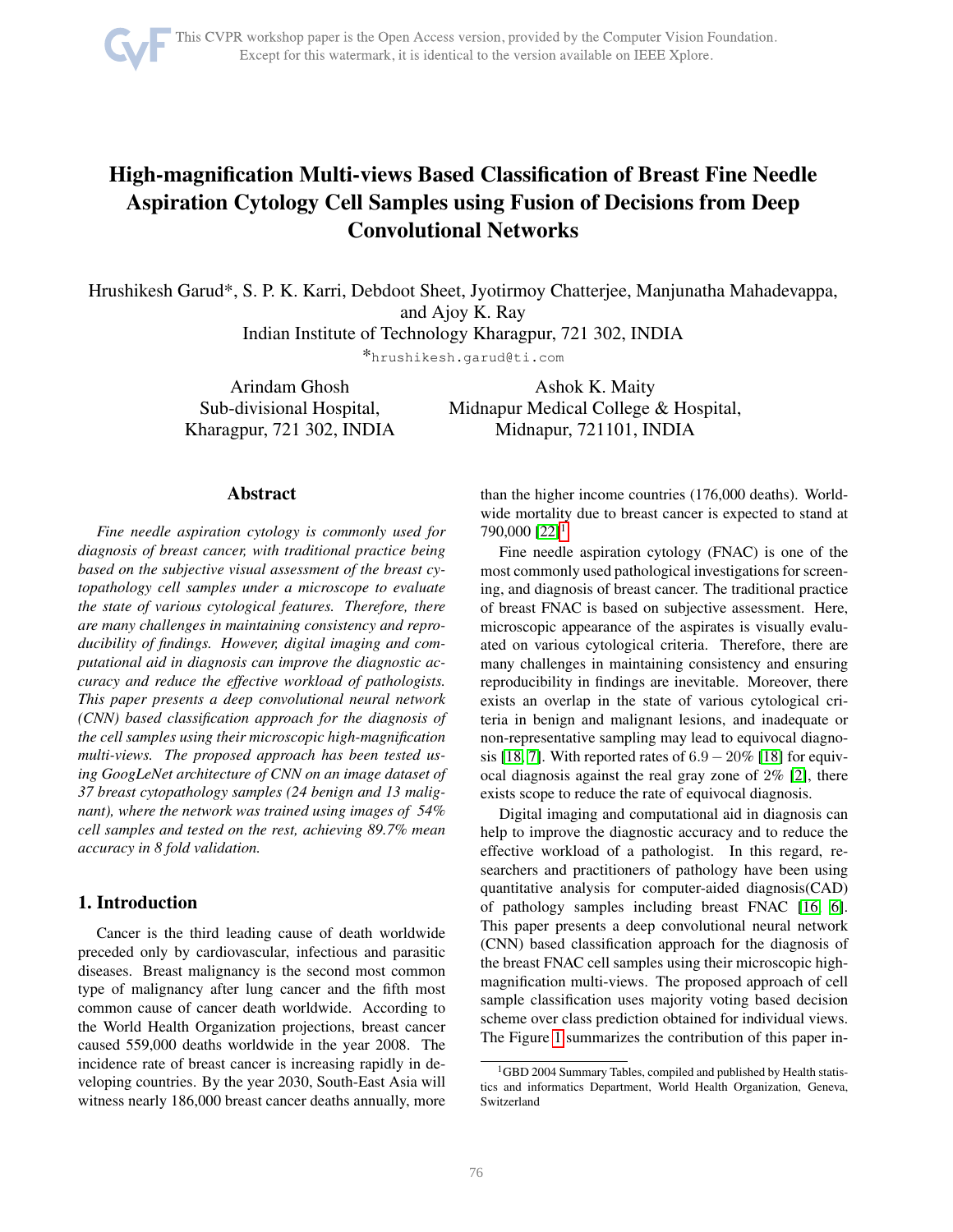cluding the creation of image dataset of high-magnification multi-views of breast cytopathology samples and CNN based breast FNAC cell sample classification.

The rest of the paper is organized as- Section [2](#page-1-0) describes the prior art for computer vision, and machine learning techniques used in breast cancer diagnosis by FNAC image analysis and deep learning techniques used in histopathology image analysis, Section [3](#page-1-1) describes the image dataset developed by us and used during experimentation for this paper, Section [4](#page-1-2) describes our methodology, Section [5](#page-2-1) presents details of the experimental setup used, Section [6](#page-3-0) presents classification results obtained along with discussion of the findings. Conclusions for the study are presented in Section [7.](#page-4-6)

## <span id="page-1-0"></span>2. Prior Art

Researchers and practitioners of pathology have been using quantitative analysis to improve diagnostic accuracy and to reduce the effective workload of a pathologist. With recent developments in cost-effective and high-performance computer technology, the digital pathology has become amenable to the application of quantitative analysis in the form of decision support systems [\[30,](#page-5-0) [31\]](#page-5-1) and computer vision and machine learning techniques based CAD systems. The CAD systems for digital pathology applications are being developed and deployed for some time now [\[16,](#page-4-4) [6\]](#page-4-5). Review of the prior art shows that computer vision systems commonly used in cytological diagnosis apply the bottomup approach of diagnostic reasoning from evidence to hypothesis [\[23\]](#page-5-2). It involves segmentation of primitives such as clusters, cells, and nuclei using image processing and segmentation techniques [\[10\]](#page-4-7); quantification of diagnostically significant cytological criteria [\[13\]](#page-4-8) using techniques that extract morphometric, densitometric, textural and structural features [\[24\]](#page-5-3); followed by pattern recognition techniques for prediction of abnormalities and anomalies [\[20\]](#page-4-9).

Recently deep neural networks like autoencoders [\[32\]](#page-5-4) are increasingly finding their way into solving whole slide histopathology image analysis challenges while jointly learning the representative feature space and classification margin. Some contributions related to radiological and interventional image analysis include [\[26,](#page-5-5) [1,](#page-4-10) [21\]](#page-4-11). The prior art [\[27\]](#page-5-6) on the breast cancer histopathological image classification dataset (BreakHis database) [\[28\]](#page-5-7) had earlier used an AlexNet [\[19\]](#page-4-12) based CNN architecture for classifying whole slide histopathology and achieved 84-90% accuracy. Das et. al [\[5\]](#page-4-13) in their approach combine predictions by transfer learned GoogLeNet [\[29\]](#page-5-8) architecture of a CNN for random multiple images of a breast histopathology sample acquired at multiple magnifications to arrive at whole slide diagnosis achieving 94.67% accuracy in multifold validation over the BreakHis database.

#### <span id="page-1-1"></span>3. Breast FNAC image dataset

To validate the efficacy of the CNNs in the representation of breast cytopathology features and tuning of the classification margin we have developed an image dataset of 37(24 Benign + 13 Malignant) cell sample slides from archives of our institute. Where cell samples were obtained from routine FNAC performed on the patients with palpable masses in the breast by an expert cytologist with freehand aspiration. The slides were prepared by wet fixation and H&E staining methods commonly used for primary diagnosis from FNAC [\[13\]](#page-4-8). To create the image dataset, the slides were imaged at high magnification (an image per field of view with relevant cytological information) using Leica DM750 microscope, where each cell sample was represented by 4-6 views selected by a pathologist containing cytological evidence sufficient for diagnosis by an expert. For each of the high magnification views an image of size  $1024 \times 768$  pixels was captured and pre-processed for nonuniform luminance correction [\[33\]](#page-5-9) and white balance correction [\[11\]](#page-4-14). Followed by the manual selection of multiple regions of interests (ROI) of size  $256 \times 256$  pixels to represent the cell samples. Overall, 918 ROIs from 175 high magnification views over 37 samples constitute the image dataset.

The microscope setup involved imaging using  $40\times, 0.65NA$  magnification objective lens and Leica DFC295 camera attached to the microscope via a  $0.5\times$ optocoupler and housing a  $1/2$ "  $1024 \times 768$  resolution color image sensor (2x2 binning). During image acquisition, the camera was programmed to provide RGB coded pixel data without any preprocessing. Focus and field illumination settings were user defined, with variations within the acceptable range, over which images retain their diagnostic value for a human expert.

# <span id="page-1-2"></span>4. Training CNN for breast FNAC image classification

The deep learning method used in these experiments employed (i) training of the CNN to represent breast FNAC features and tune the classification margin; (ii) majority voting based cell sample classification using ROI classifications.Here, the GoogLeNet [\[29\]](#page-5-8) a pre-defined architecture of CNN consisting of two convolution layers, five pooling layers, and nine *inception* layers, was trained to classify the breast FNAC ROI images. In the GoogLeNet architecture, a *inception* layer consists of 6 different sizes of filters within a single layer, with  $4^{th}$  and  $7^{th}$  inception layers connected to 2 auxiliary classifiers over the network. The auxiliary classifier helps to fix the vanishing gradient problem associated during error back-propagation during training of a big neural network. For experimentation, the NVIDIA Deep Learning GPU Training System (DIGITS) was used. Where,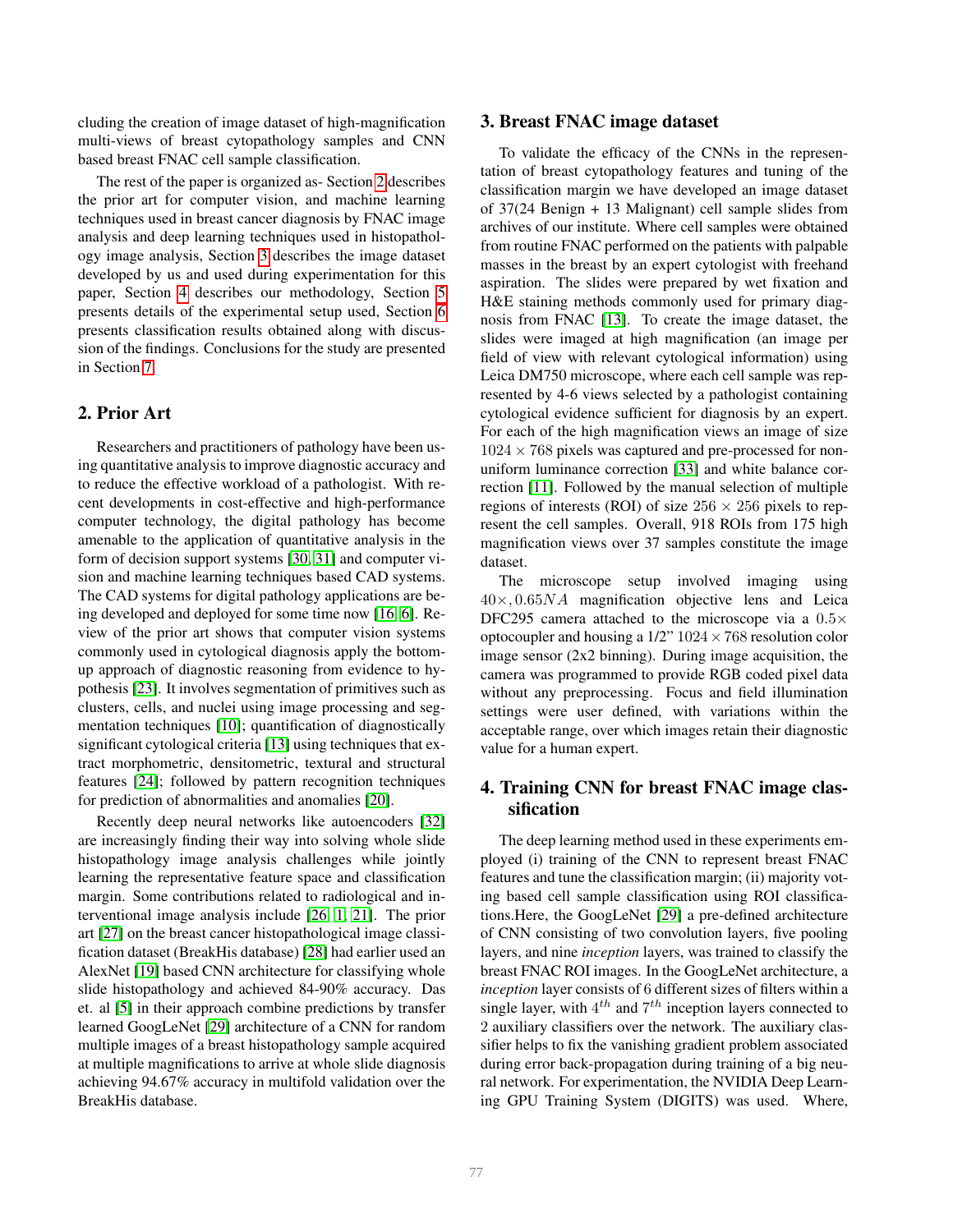

<span id="page-2-0"></span>Figure 1. Overview of our proposed approach for benign vs. malignant classification of breast FNAC cell samples using multiple views of the sample at high magnification and consequent benchmarking with conventional computer vision approaches to breast FNAC diagnosis.

models parameters of learning rate, step size, epochs and batch size were set to 0.001, 20, 200, and 64 respectively. The weights initialization method for the convolution layers was done by the method proposed by [\[14\]](#page-4-15) and optimization technique used was ADAM [\[17\]](#page-4-16).

Since clinicians report histopathology using multiple views, we use a majority voting scheme based on such images for classifying a cell sample. For the cell sample classification by voting scheme, a cell sample was classified as malignant if more than 30% of its ROI images were classified as malignant otherwise it was classified as benign.

## <span id="page-2-1"></span>5. Experimental Setup

#### <span id="page-2-2"></span>5.1. Multi-experiment validation

To estimate the expected classification efficacy of the CNN, a sample level, randomized train-test trial based validation (*eight* experiments) was performed. During each experiment, the ROI image dataset was split into two groups at cell sample level, where, training data used to train the CNN comprised of ROIs corresponding to 20 randomly selected samples (12 benign and 8 malignant). The testing data comprised of remaining ROIs.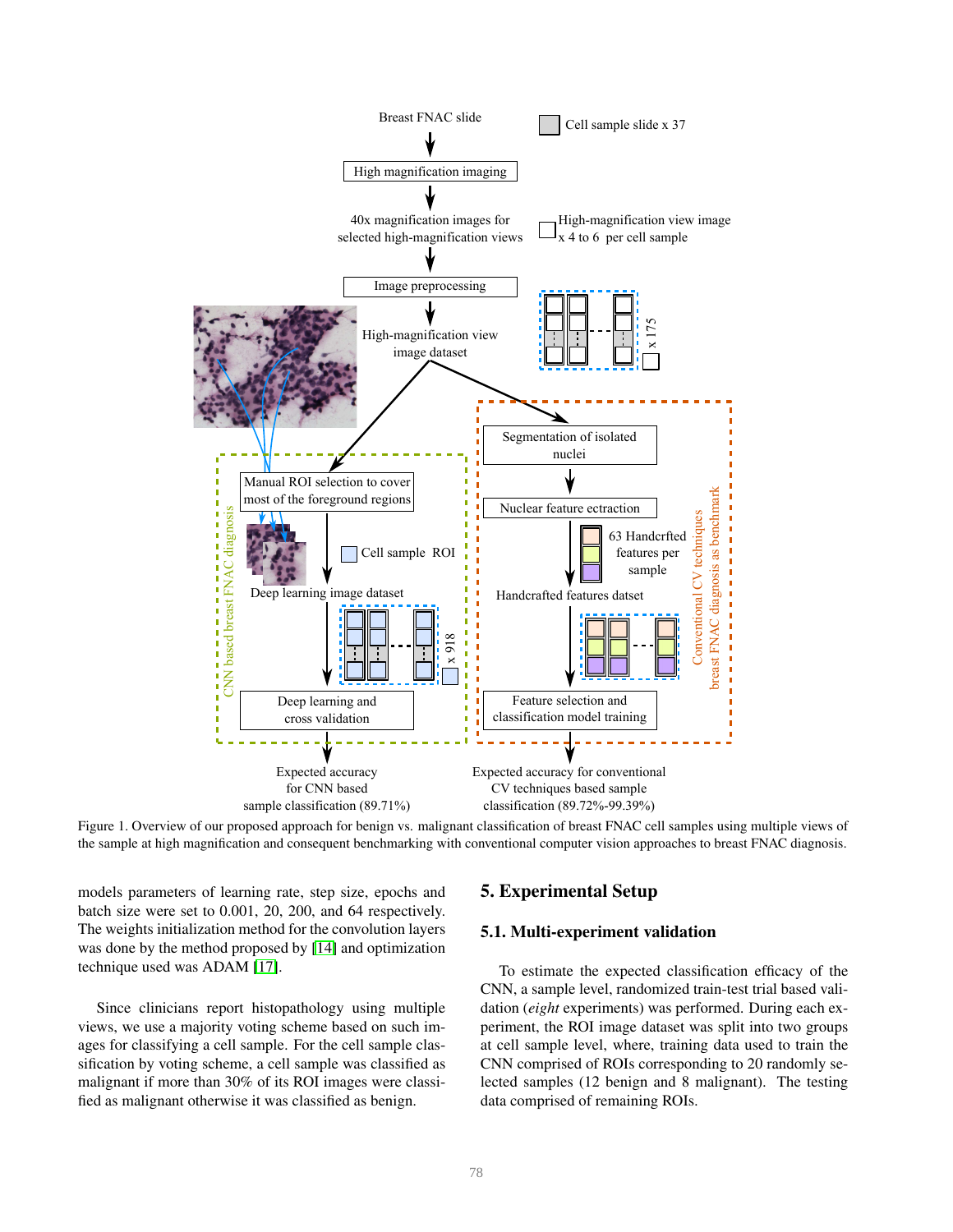#### 5.1.1 A Train-test experiment

A train-test trial in the context of this paper consisted of an experiment to train and test the classification accuracy for a training data-classifier combination. In this regard, the features data was randomly split into non-overlapping sets of training and test data, and CNN was then trained and tested with the sets respectively. The measures of accuracy, positive predictive value and negative predictive value in two class classification problem have been used as objective measures in these studies. Where a positive sample is from a malignant breast lesion and a negative sample from a benign breast lesion. The process of a randomized train-test trial is depicted in Figure [2.](#page-3-1)



<span id="page-3-1"></span>Figure 2. A train-test trial for estimation of classification accuracy, positive predictive value and negative predictive value

#### 5.2. Comparative methods

In this paper, the classification performance of the CNN technique has been benchmarked against our custom implementation of the conventional bottom-up approach of diagnostic reasoning from evidence to hypothesis [\[23\]](#page-5-2). Where, *five* cytological criteria of- nuclear size, nuclear shape, nuclear membrane, nuclear chromatin and cellular/nuclear pleomorphism [\[13\]](#page-4-8), quantified using handcrafted features extracted using the same 175 high magnification views, are applied as evidence for classification by multiple statistical classifiers.

This approach of using nuclear cytological criteria as evidence for cell sample diagnosis, involved (i) segmentation of isolated nuclei in the high magnification images of a sample using a multistage segmentation system involving various image processing [\[11,](#page-4-14) [12\]](#page-4-17) and segmentation techniques [\[10\]](#page-4-7); (ii) quantification of nuclear features and derivation of features to represent the cell samples in the classification problem (selection of optimal set of features by analysis of a master dataset of handcrafted features using Feature Usability Index technique [\[25\]](#page-5-10) (feature ranking + forward addition)); followed by classification by naive Bayes [\[8\]](#page-4-18), support vector machine [\[4\]](#page-4-19), and random forest classifiers [\[3\]](#page-4-20) for prediction of abnormalities and anomalies.

The master feature dataset involves 63 features representing each of the cell samples. To determine the 63 features, mean, variance and worst values of 21 nuclear features (11-morphometric, 7-textural, and 3-densitometric) computed over isolated nuclei in the high magnification images of the cell sample were used. Where mean of largest 10% feature values for the sample were used as 'worst' value of the nuclear features computed over isolated nuclei. *Eleven* morphometric features extracted from each of the segmented nuclei include- area, mean radius, equivalent diameter, major axis length and minor axis length quantifying nuclear size; perimeter quantifying nuclear size and shape; dynamic range of radius, eccentricity, and solidity quantifying nuclear shape; and variance of distance of peripheral points from centroid and number of concave points that quantify the state of nuclear membrane. *seven* textural features extracted for each of the segmented nuclear regions include- contrast, homogeneity, correlation, and energy measures computed using the gray level co-occurrence matrix [\[15\]](#page-4-21), and gray level and run-length non-uniformity measures calculated using gray level run length matrix [\[9\]](#page-4-22). The *three* densitometric features are (i) mean hematoxylin stain quantity computed over a nuclear region, (ii) mean hematoxylin stain quantity combined with the area, and (iii) mean hematoxylin stain quantity combined with the variance of the nuclear area over the sample.

To determine expected classification for the classifiers 1000 randomized train-test experiments were conducted. During experimentation, the computed features data for 37 cell samples was split into two groups as training data corresponding to 24 randomly selected samples (16 benign and 8 malignant) and testing data comprising of remaining 13 samples (8 benign and 5 malignant). Linear dot product kernel was used for the support vector machine classifier, where margin selection was performed by sequential minimal optimization over 2000 iterations with the tolerance level of  $1 \times 10^{-3}$ . The random forest was defined as a classifier consisting of 32 tree-structured decision makers where the minimum number of samples terminating at a leaf was set to *three*, and each tree casts a unit vote.

#### <span id="page-3-0"></span>6. Results

Results for the multi-experiment cross-validation as described in Section [5.1](#page-2-2) are presented in Table [1.](#page-5-11) The table presents classification accuracy performance across each experiment along with the details of training and test data in each experiment. From the results, it can be observed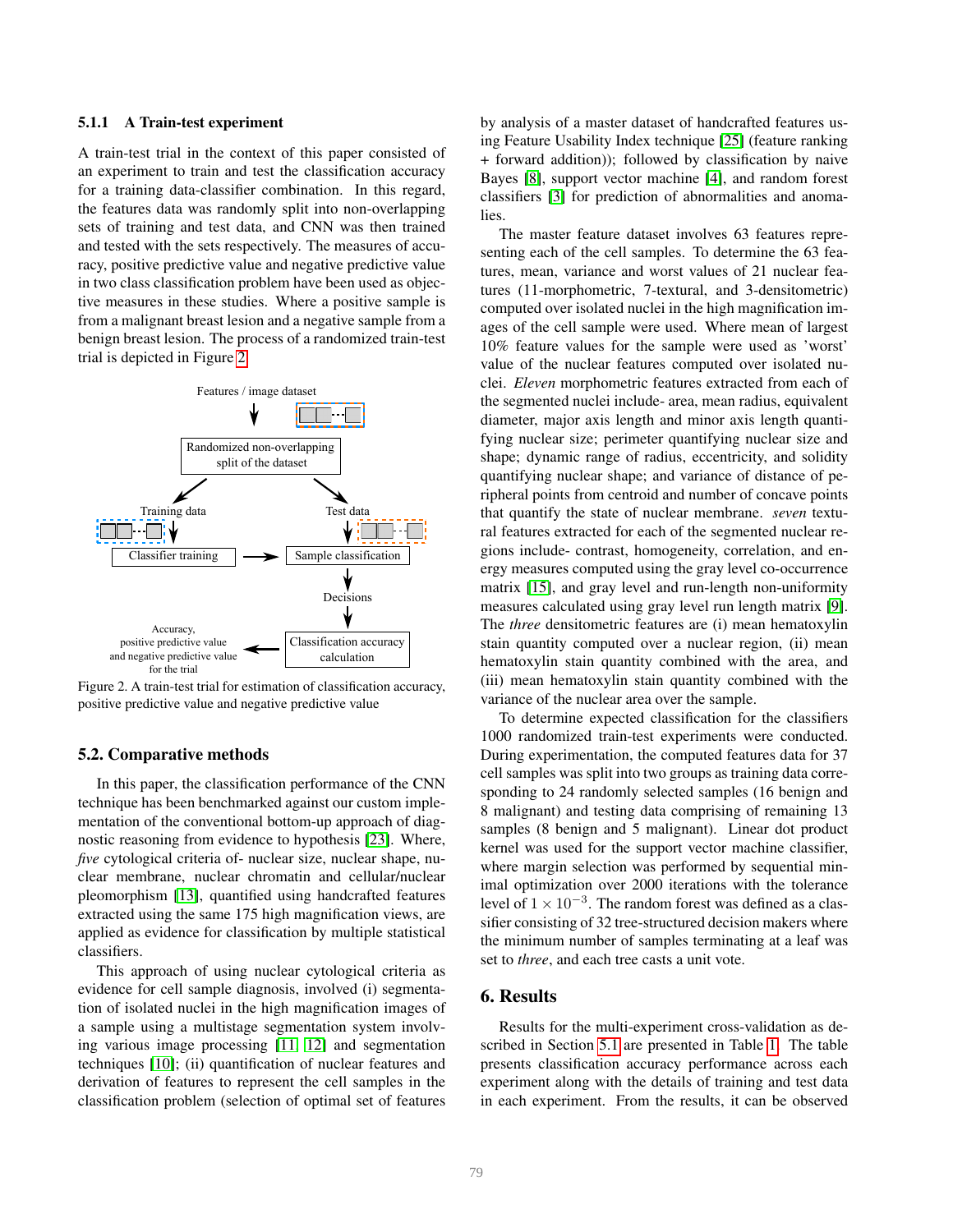that in general GoogLeNet [\[29\]](#page-5-8) can learn visual features and classification margin from different training samples during transfer learning and achieves the ROI level classification accuracy of 80.76%. The voting scheme based cell sample classification achieves the accuracy of 89.71% at 85.48% positive predictive value and 92.96% negative predictive value. This accuracy is comparable with the accuracy of 84 − 90% that [\[27\]](#page-5-6) achieved on the breast histopathology dataset. However, it is less than the classification accuracies achieved with conventional approach of breast cancer diagnosis summarized in Table [2,](#page-5-12) which achieves up to 99.39% accuracy using just as many as 14 handcrafted features.

#### <span id="page-4-6"></span>7. Conclusion

In this paper, we presented an image dataset of highmagnification multi-views of breast cytopathology samples, along with the performance of GoogLeNet CNN architecture in breast FNAC cell sample diagnosis in malignant or benign categories. It was observed that in general GoogLeNet can learn visual features and classification margin from different training samples included in the dataset and achieves the ROI level classification accuracy of 80.76%. The voting scheme based cell sample classification achieves the accuracy of 89.71%. which is less than the classification accuracies achieved with conventionally defined 'Computed Feature Dataset' and statistical classifiers. The proposed scheme can be considered as a baseline for future research. Data augmentation by adding more samples and data replication, transfer learning can be used to improve classification.

#### References

- <span id="page-4-10"></span>[1] Brain tumor segmentation with deep neural networks. *Medical Image Analysis*, 35:18 – 31, 2017.
- <span id="page-4-3"></span>[2] N. Al-Kaisi. The spectrum of the "gray zone" in breast cytology. a review of 186 cases of atypical and suspicious cytology. *Acta cytologica*, 38(6):898–08, 1994.
- <span id="page-4-20"></span>[3] L. Breiman. Random forests. *Machine Learning*, 45(1):5– 32, 2001.
- <span id="page-4-19"></span>[4] C. Cortes and V. Vapnik. Support-vector networks. *Machine Learning*, 20(3):273–297, 1995.
- <span id="page-4-13"></span>[5] K. Das, S. P. K. Karri, A. Guha Roy, J. Chatterjee, and D. Sheet. Classifying histopathology whole-slides using fusion of decisions from deep convolutional network on a collection of random multi-views at multi-magnification. In *2017 IEEE International Symposium on Biomedical Imaging*.
- <span id="page-4-5"></span>[6] C. Demir and B. Yener. Automated cancer diagnosis based on histopathological images: a systematic survey. *Rensselaer Polytechnic Institute, Tech. Rep*, 2005.
- <span id="page-4-2"></span>[7] B. S. Ducatman and H. H. Wang. Chapter 8 - breast. In E. S. Cibas and B. S. Ducatman, editors, *Cytology (Third Edition)*, pages 221 – 254. W.B. Saunders, Philadelphia, third edition edition, 2009.
- <span id="page-4-18"></span>[8] R. O. Duda, P. E. Hart, and D. G. Stork. *Pattern Classification (2Nd Edition)*. Wiley-Interscience, 2000.
- <span id="page-4-22"></span>[9] M. M. Galloway. Texture analysis using gray level run lengths. *Computer Graphics and Image Processing*, 4(2):172 – 179, 1975.
- <span id="page-4-7"></span>[10] H. Garud, S. P. K. Karri, D. Sheet, A. K. Maity, J. Chatterjee, M. Mahadevappa, and A. K. Ray. Methods and system for segmentation of isolated nuclei in microscopic images of breast fine needle aspiration cytology images. In *MedImage-2016*, 2016.
- <span id="page-4-14"></span>[11] H. Garud, A. K. Ray, M. Manjunatha, J. Chatterjee, and S. Mandal. A fast auto white balance scheme for digital pathology. In *Biomedical and Health Informatics (BHI), 2014 IEEE-EMBS International Conference on*, pages 153– 156, June 2014.
- <span id="page-4-17"></span>[12] H. Garud, D. Sheet, A. Ray, M. Mahadevappa, and J. Chatterjee. Adaptive weighted-local-difference order statistics filters, 2015. US Patent 9,208,545.
- <span id="page-4-8"></span>[13] H. T. Garud, D. Sheet, M. Mahadevappa, J. Chatterjee, A. K. Ray, and A. Ghosh. Breast fine needle aspiration cytology practices and commonly perceived diagnostic significance of cytological features: A pan-india survey. *Journal of Cytology*, 29(3):183, 2012.
- <span id="page-4-15"></span>[14] X. Glorot and Y. Bengio. Understanding the difficulty of training deep feedforward neural networks. In *13*th*, International Conference on Artificial Intelligence and Statistics (AISTATS) 2010*, 2010.
- <span id="page-4-21"></span>[15] R. M. Haralick, K. Shanmugam, and I. Dinstein. Textural features for image classification. *IEEE Transactions on Systems, Man, and Cybernetics*, SMC-3(6):610–621, Nov 1973.
- <span id="page-4-4"></span>[16] H. Irshad, A. Veillard, L. Roux, and D. Racoceanu. Methods for nuclei detection, segmentation, and classification in digital histopathology: A review– current status and future potential. *IEEE Reviews in Biomedical Engineering*, 7:97– 114, 2014.
- <span id="page-4-16"></span>[17] D. Kingma and J. Ba. Adam: A method for stochastic optimization. *arXiv preprint arXiv:1412.6980*, 2014.
- <span id="page-4-1"></span>[18] G. Kocjan. *Diagnostic Dilemmas in FNAC Cytology: Difficult Breast Lesions*, pages 181–211. Springer Berlin Heidelberg, Berlin, Heidelberg, 2006.
- <span id="page-4-12"></span>[19] A. Krizhevsky, I. Sutskever, and G. E. Hinton. Imagenet classification with deep convolutional neural networks. In F. Pereira, C. J. C. Burges, L. Bottou, and K. Q. Weinberger, editors, *Advances in Neural Information Processing Systems 25*, pages 1097–1105. Curran Associates, Inc., 2012.
- <span id="page-4-9"></span>[20] L. Langer, Y. Binenbaum, L. Gugel, M. Amit, Z. Gil, and S. Dekel. Computer-aided diagnostics in digital pathology: automated evaluation of early-phase pancreatic cancer in mice. *International Journal of Computer Assisted Radiology and Surgery*, 10(7):1043–1054, 2015.
- <span id="page-4-11"></span>[21] D.-Y. Liu, T. Gan, N.-N. Rao, Y.-W. Xing, J. Zheng, S. Li, C.-S. Luo, Z.-J. Zhou, and Y.-L. Wan. Identification of lesion images from gastrointestinal endoscope based on feature extraction of combinational methods with and without learning process. *Med. Image Anal.*, 32:281–294, 2016.
- <span id="page-4-0"></span>[22] C. Mathers, D. M. Fat, and J. T. Boerma. *The global burden of disease: 2004 update*. World Health Organization, 2008.